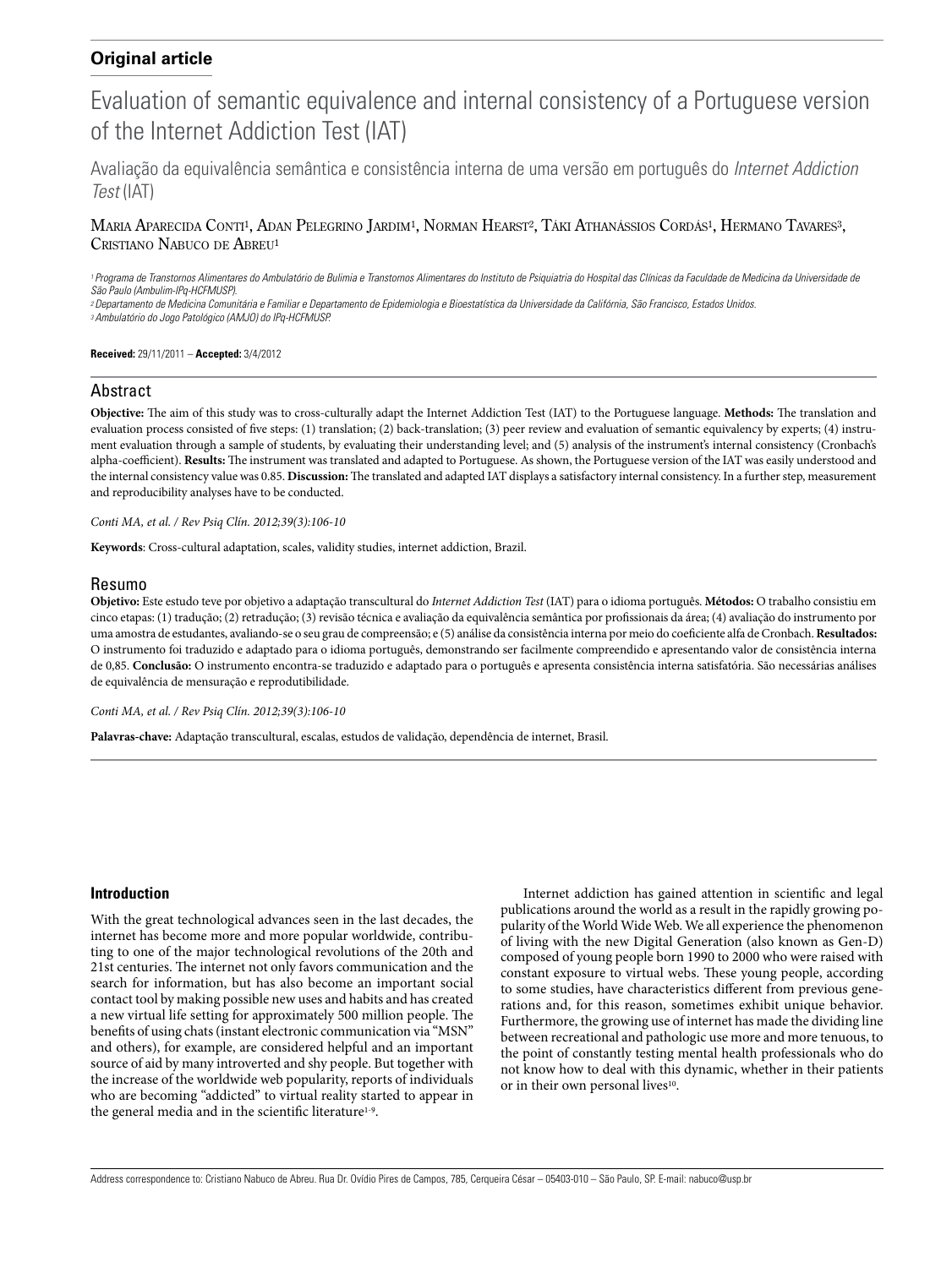The first attempts to describe this phenomenon took place in the 1990's. Thomas Hodgkin, for example, is said to have first described the problem. But it was the American psychiatrist, Ivan K. Goldberg, who became best known regarding this new, unrecognized condition that had not yet received clinical attention or even a name. In 1986, he created PsyCom.Net. This was a type of "cyber club" where therapists found information and exchanged experiences regarding internet abuse. To demonstrate the seriousness of the matter, he coined the term "internet addiction disorder" (IAD), the symptoms of which included "abandonment or the reduction of importance of professional or social activities because of the use of internet", "presenting with fantasies or dreams about the internet", and "presenting with voluntary or involuntary typing movements of the fingers", among others11.

In 1995, Mark Griffiths proposed the term "technology dependence" as a result of the non-chemical interaction between man and machine, usually involving characteristics such as the induction and reinforcement of behaviors. According to the author, this dependency constitutes a subset of the behavioral dependencies, presenting a profile including withdrawal, mood change, tolerance, and relapse.

In 1996, the American psychologist, Kimberly Young, presented one of the first research studies about internet abuse at the annual conference of the American Psychological Association in Toronto entitled, "Internet dependence: the emergence of a new disorder". Young conducted an investigation based on a combination of criteria derived from those used on DSM-IV for substance abuse to create a first conceptual outline. This first study included 496 students, of whom 396 described excessive internet use resulting in significant harm to their routines of living. Even though the sample was small compared to the 47 million internet users at that time, this study was considered the first empiric attempt to characterize the problem<sup>11</sup>.

After further research, she modified her criteria two years later to include 8 of the 10 criteria used in DSM-IV to describe pathologic gambling: 1) Excessive concern about the internet; 2) Need to increase on-line time to obtain the same satisfaction; 3) Repeated efforts to decrease on-line time; 4) Irritability and/or depression; 5) Exhibiting labile emotions when internet access is restricted (the internet as a form of emotional regulation); 6) Staying on-line longer than planned; 7) Excessive use effecting work and social relations; and 8) Lying to others about one's amount of on-line time12.

Given the magnitude and severity of individuals with this problem, the American Psychiatric Association has considered the inclusion of this diagnosis in the next version of the Diagnostic and Statistical Manual of Mental Disorder (DSM-5)13. However, attempts to estimate the number of people presenting with pathological use are variable due to different definitions that, inevitably, create distinct parameters of understanding and measurement, thereby hindering a common interpretation or estimate to define the prevalence of this disorder in the general population<sup>1</sup>.

Some evaluation and measurement proposals for internet addiction-related behaviors are described in the literature, including: the Chinese Internet Addiction Inventory (CIAI)14, the Generalized Problematic Internet Use Scale<sup>15</sup>, and the Internet Consequences Scale (ICONS)16. Although a number of these instruments are used for evaluation, the Internet Addiction Test (IAT)17 is still the most commonly used, with validated versions being available in several languages. It consists of 20 self-administered items with responses given in a Likert-type scale, ranging from 1 (rarely) to 5 (always). The higher the score, the higher the addiction severity level. It was designed to assess which areas of an individual's life might be affected by their excessive internet use17. When evaluating the psychometric properties by factor analyses, six domains were identified: salience, excessive use, neglect of work, anticipation, lack of control, and neglect of social life.

The original study<sup>17</sup> describing the IAT reported factorial analysis, internal consistency, and correlations of the six domain subscales with age and internet use. The factorial analysis showed the existence of six domains that explained 62.8% of the variance. These included

salience – items 10, 12, 13, 15, 19; excessive use – items 1, 2, 14, 18, 20; neglect of work – items 6, 8, 9; anticipation – items 7, 11; lack of control – items 5, 16, 17; and neglect of social life – items 3, 4. Internal consistency varied from 0.54 to 0.82 for the six domains. There was positive correlation for the salience and excessive use subscales with average internet use ( $r = 0.32$  p < 0.005 and  $r = 0.27$  p < 0.005 respectively) and also of the neglect of social life and internet use  $(r = 0.22 \text{ p} < 0.005)$ . There were negative correlations of excessive use with age  $(r = -0.27 \text{ p} < 0.005)$  and of neglect of social life with duration of use ( $r = -0.26$  p < 0.005).

Two validation studies have been done of IAT. In the first, done in Switzerland18, factorial analysis showed good psychometric characteristics, even though a single factor accounted for all of the variance of the scale (45%). An Italian study<sup>19</sup> showed the existence of the six factors found in the original study, explaining 55.6% of the total variance. The IAT is an easily understood and completed instrument, in addition to being self-administered<sup>17</sup>.

Experts emphasize the importance of a rigorous translation and transcultural adaptation process to assure that the translated instrument continues to accurately measure the desired construct<sup>20</sup>. Even though there are studies that show the importance of describing the process of translation and transcultural adaptation of instruments, standard procedures for this process are lacking20-22. In this sense, cultural differences can interfere with the measurement of constructs, since the process of translation and transcultural adaptation is subject to many conceptual and semantic distortions that can cause an instrument to lose validity23.

Since 2010, Brazil became the world leader in time spent online at home24 and internet access has been increasingly available, which presents a potential for resulting addiction problems. A translated and adapted version in Portuguese would thus be useful for epidemiologic and clinical research. In this way, the detection of this behavior can be accomplished so as to understand the possible magnitude of the problem. Thus, it is important to have an instrument available and adapted to evaluate internet addiction for the Brazilian population. The aim of this communication is to present the process of transcultural adaptation of the Internet Addiction Test, including translation, evaluation of semantic equivalence, and internal consistency analysis.

#### **Methods**

We based the process of transcultural adaptation on procedures suggested by Reichenheim e Moraes<sup>20</sup> e Moraes *et al.*<sup>25</sup> and applied by Kachani *et al.*26, Teixeira *et al.*27 and Toledo *et al.*28, that include evaluation of 6 types of equivalence: semantic, conceptual, items, measurement, operational, and functional. Evaluation of conceptual equivalence should be based on literature review and discussion with both experts and members of the target population. Item equivalence should also include both experts and the target population. Semantic equivalence involves translation, back-translation, evaluation of equivalence between the back translation and the original instrument, and input from specialists and the target population for final adjustments before pre-testing. Operational equivalence involves the evaluation of the group completing the instrument regarding its relevance and completeness. Measurement equivalence involves psychometric studies of validity and of factors. Functional equivalence is an overall combination of all of these.

Based on this, we developed a five-step process<sup>20-23</sup>. The first step consisted of the translation of the original instrument from English to Portuguese, independently performed by two experienced, English- -proficient investigators (CNA, MAC). The second step was the back translation of the initial Portuguese versions (translation 1 and 2) to English by a native English speaker (NH).

The third step was the technical review and semantic equivalence evaluation of these versions, which was carried out by two psychologists specialized in scale adaptation (CNA, MAC) by prioritizing the referential meaning and general meaning<sup>20</sup> of the instrument. Adjustments were made and a new version was elaborated and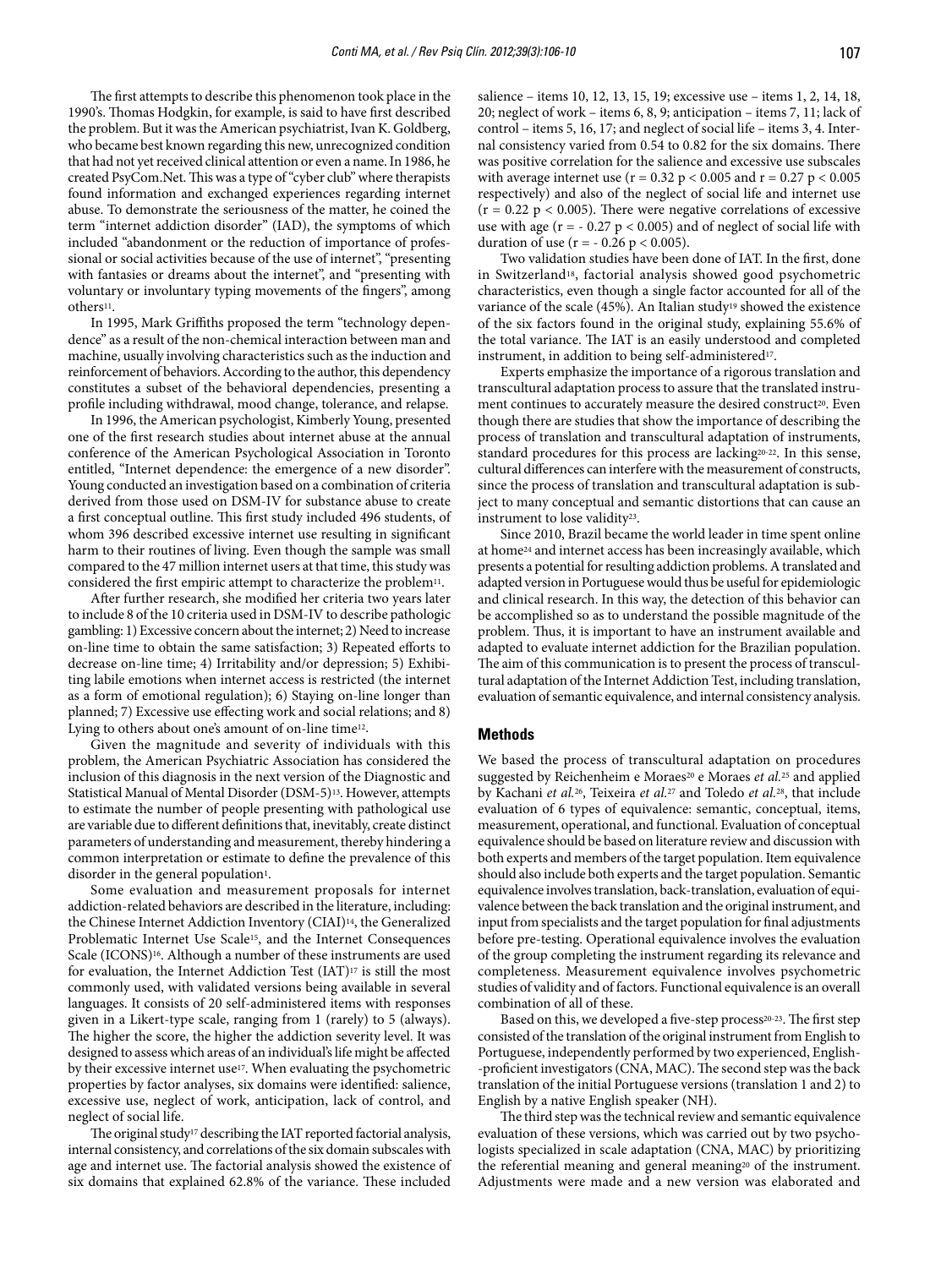intelligibility (capacity to be correctly understood) and degree of understanding of each question and the instrument as a whole were evaluated. For that, 10 mental health professionals with experience with impulse control disorder (three psychiatrists, three psychologists, three nutritionists, and a physical educator) were asked to evaluate the instrument, question by question, and respond using an adapted verbal-numeric scale19,20. They were instructed to answer the following question: "Did you understand what was asked?." Answers were given using a Likert-type scale: 0 – I did not understand it at all; 1 – I understood it a little; 2 – I somewhat understood it; 3 – I understood almost everything, but I had some questions; 4 - I understood almost everything; 5- I understood it perfectly and had no questions. We considered answers 0, 1, 2, and 3 to be indicators of poor understanding20,21. Experts were also asked, in case they did not understand the question or the language used did not seem to be suitable, to suggest changes, justifying their reasoning. Based on this, a new version of the instrument was designed.

In the fourth and fifth steps, the instrument was tested with 115 university students (38 male and 77 female), mean age 23 years (standard deviation: 3.7 years), in the Business Administration Program. These university students were selected through simple randomization by lot. Of 18 classrooms, two were randomly selected for the study. On a single occasion during the school term, all students present were invited to voluntarily participate, receiving instructions from the first author (MAC), assuring the uniformity of data collection. With the consent of the participant, the instrument was self-applied, in group form, in the same classroom. No refusals and/or dropouts occurred. To part of the group (38 subjects), the instrument was applied, along with completion of an adapted verbal-numeric scale to rate comprehension<sup>21,22</sup>. To the rest of the group (77 subjects), the instrument was applied to verify the internal consistency level of questions, through Cronbach's alpha coefficient analysis.

Statistical analyses were performed using SPSS version 15.0. Medians and standard deviations were calculated for comprehension scores. Internal consistency for the instrument was calculated using Cronbach's alpha.

Authorization from the originator of the scale to conduct the research was requested and granted. All of the participants signed an Informed Consent Form and the present study is in conformity with the National Health Council, ethical norms nº 196, dated 10/10/1996.

#### **Results**

In the translation, some expressions needed to be adapted. The term "on-line" and "off-line" were adapted in all of the questions to the expression "on the internet" and "disconnected", respectively. Stylistic modifications such as omitting the pronoun "you" when feasible were applied in order to keep the flow of text in Portuguese.

We sometimes chose Portuguese words that were not a direct translation of the original English words, but that retained the semantic content and were more colloquial, thus keeping the text accessible. In items 2 and 4, the verbs "neglect" and "form" were replaced with "abandon" and "create", respectively. In item 6, the use of the expression "are impaired" and the use of the verb "spend" were replaced with the terms "suffer" and "spend on line". In item 8, the verb "suffer" was replaced with "fall" and moved to the beginning of the sentence. In question 10, the expression "thoughts of the internet" required special attention. In item 15, the word "fantasize" was replaced with "imagine". In item 13, "snap" was replaced with "explode" and the expression "act annoyed" with "irritated". The word "log-ins", in item 14, was replaced with "connected" and in the expression "to cut down the amount of time" the word "amount", in item 17, was omitted in the Portuguese version. In item 18, the expression "how long" was replaced with "the amount of time" (Table 1).

For the analysis of verbal comprehension, in the experts' opinion, the questions were easy to understand, recording mean values above 4.1 (maximum value, 5.0). The same was true for the sample of students, which recorded a mean above 4.0 (Table 2). It was thus

| <b>Table 1.</b> Semantic equivalence evaluation: back translated version and the |  |  |
|----------------------------------------------------------------------------------|--|--|
| final version of the instrument                                                  |  |  |

| Back translated version*                                                                                                                          | <b>Final version</b>                                                                                                                                                                       |  |  |
|---------------------------------------------------------------------------------------------------------------------------------------------------|--------------------------------------------------------------------------------------------------------------------------------------------------------------------------------------------|--|--|
| 1. How often do you find that you                                                                                                                 | 1. Com que frequência você acha que                                                                                                                                                        |  |  |
| spend more time on line than you                                                                                                                  | passa mais tempo na internet do que                                                                                                                                                        |  |  |
| planned?                                                                                                                                          | pretendia?                                                                                                                                                                                 |  |  |
| 2. How often do you neglect your                                                                                                                  | 2. Com que frequência você abandona                                                                                                                                                        |  |  |
| housework chores to spend more time                                                                                                               | as tarefas domésticas para passar                                                                                                                                                          |  |  |
| on line?                                                                                                                                          | mais tempo na internet?                                                                                                                                                                    |  |  |
| 3. How often do you prefer the                                                                                                                    | 3. Com que frequência você prefere a                                                                                                                                                       |  |  |
| excitement of the internet to intimacy                                                                                                            | emoção da internet à intimidade com                                                                                                                                                        |  |  |
| with your partner?                                                                                                                                | seu/sua parceiro(a)?                                                                                                                                                                       |  |  |
| 4. How often do you start new<br>relationships with online user friends?                                                                          | 4. Com que frequência você cria<br>relacionamentos com novo(a)s<br>amigo(a)s da internet?                                                                                                  |  |  |
| 5. How often do other people in your<br>life complain to you about how much<br>you spend on line?                                                 | 5. Com que frequência outras pessoas<br>em sua vida se queixam sobre a<br>quantidade de tempo que você passa<br>na internet?                                                               |  |  |
| 6. How often do your grades or<br>homework's suffer because of the<br>amount of time you spend on line?                                           | 6. Com que frequência suas notas ou<br>tarefas da escola pioram por causa da<br>quantidade de tempo que você fica na<br>internet?                                                          |  |  |
| 7. How often do you check your e-mail<br>before any other thing you need to do?                                                                   | 7. Com que frequência você acessa<br>seu e-mail antes de qualquer outra<br>coisa que precise fazer?                                                                                        |  |  |
| 8. How often does your job and                                                                                                                    | 8. Com que frequência piora o seu                                                                                                                                                          |  |  |
| productivity at work suffer because of                                                                                                            | desempenho ou produtividade no                                                                                                                                                             |  |  |
| the internet?                                                                                                                                     | trabalho por causa da internet?                                                                                                                                                            |  |  |
| 9. How often are you defensive or<br>secretive when someone ask you what<br>you do on line?                                                       | 9. Com que frequência você fica na<br>defensiva ou quarda segredo quando<br>alguém lhe pergunta o que você faz na<br>internet?                                                             |  |  |
| 10. How often do you block out                                                                                                                    | 10. Com que frequência você bloqueia                                                                                                                                                       |  |  |
| worrying thoughts about your life by                                                                                                              | pensamentos perturbadores sobre sua                                                                                                                                                        |  |  |
| thinking about things on the internet                                                                                                             | vida pensando em se conectar para                                                                                                                                                          |  |  |
| that calm you?                                                                                                                                    | acalmar-se?                                                                                                                                                                                |  |  |
| 11. How often do you find yourself                                                                                                                | 11. Com que frequência você se pega                                                                                                                                                        |  |  |
| thinking about when you will go on                                                                                                                | pensando em quando vai entrar na                                                                                                                                                           |  |  |
| line again?                                                                                                                                       | internet novamente?                                                                                                                                                                        |  |  |
| 12. How often do you fear that life                                                                                                               | 12. Com que frequência você teme que                                                                                                                                                       |  |  |
| without the internet would be boring,                                                                                                             | a vida sem a internet seria chata, vazia                                                                                                                                                   |  |  |
| empty or no fun?                                                                                                                                  | e sem graça?                                                                                                                                                                               |  |  |
| 13. How often do you get angry, yell or                                                                                                           | 13. Com que frequência você explode,                                                                                                                                                       |  |  |
| show irritation if someone bothers you                                                                                                            | grita ou se irrita se alquém o(a)                                                                                                                                                          |  |  |
| when you're on line?                                                                                                                              | incomoda enquanto está na internet?                                                                                                                                                        |  |  |
| 14. How often do you get little sleep                                                                                                             | 14. Com que frequência você dorme                                                                                                                                                          |  |  |
| because you stay logged on line late                                                                                                              | pouco por ficar conectado(a) até tarde                                                                                                                                                     |  |  |
| at night?                                                                                                                                         | da noite?                                                                                                                                                                                  |  |  |
| 15. How often do you feel preoccupied<br>with the internet when you're off line<br>or fantasize that you are on line?                             | 15. Com que frequência você se sente<br>preocupado(a) com a internet quando<br>está desconectado(a) imaginando que<br>poderia estar conectado(a)?                                          |  |  |
| 16. How often do you find yourself                                                                                                                | 16. Com que frequência você se pega                                                                                                                                                        |  |  |
| saying "just a few more minutes"                                                                                                                  | dizendo "só mais alguns minutos"                                                                                                                                                           |  |  |
| when you are on line?                                                                                                                             | quando está conectado(a)?                                                                                                                                                                  |  |  |
| 17. How often do you try to cut down                                                                                                              | 17. Com que frequência você tenta                                                                                                                                                          |  |  |
| your amount of time on line without                                                                                                               | diminuir o tempo que fica na internet e                                                                                                                                                    |  |  |
| success?                                                                                                                                          | não consegue?                                                                                                                                                                              |  |  |
| 18. How often do you try to hide how<br>long you have been on line?                                                                               | 18. Com que frequência você tenta<br>esconder a quantidade de tempo em<br>que está na internet?                                                                                            |  |  |
| 19. How often do you choose to spend                                                                                                              | 19. Com que frequência você opta por                                                                                                                                                       |  |  |
| more time on line instead of going out                                                                                                            | passar mais tempo na internet em vez                                                                                                                                                       |  |  |
| with other people?                                                                                                                                | de sair com outras pessoas?                                                                                                                                                                |  |  |
| 20. How often do you feel depressed,<br>in a bad mood or nervous when you<br>are off line and this feelings goes<br>away as you get back on line? | 20. Com que frequência você se sente<br>deprimido(a), mal-humorado(a) ou<br>nervoso(a) quando desconectado(a) e<br>esse sentimento vai embora assim que<br>volta a se conectar à internet? |  |  |

\* Response categories (English/Portuguese): Rarely/Raramente, Occasionally/Às vezes, Frequently/Frequentemente, Often/Muito frequentemente, Always/Sempre, Does not apply/ Não se aplica.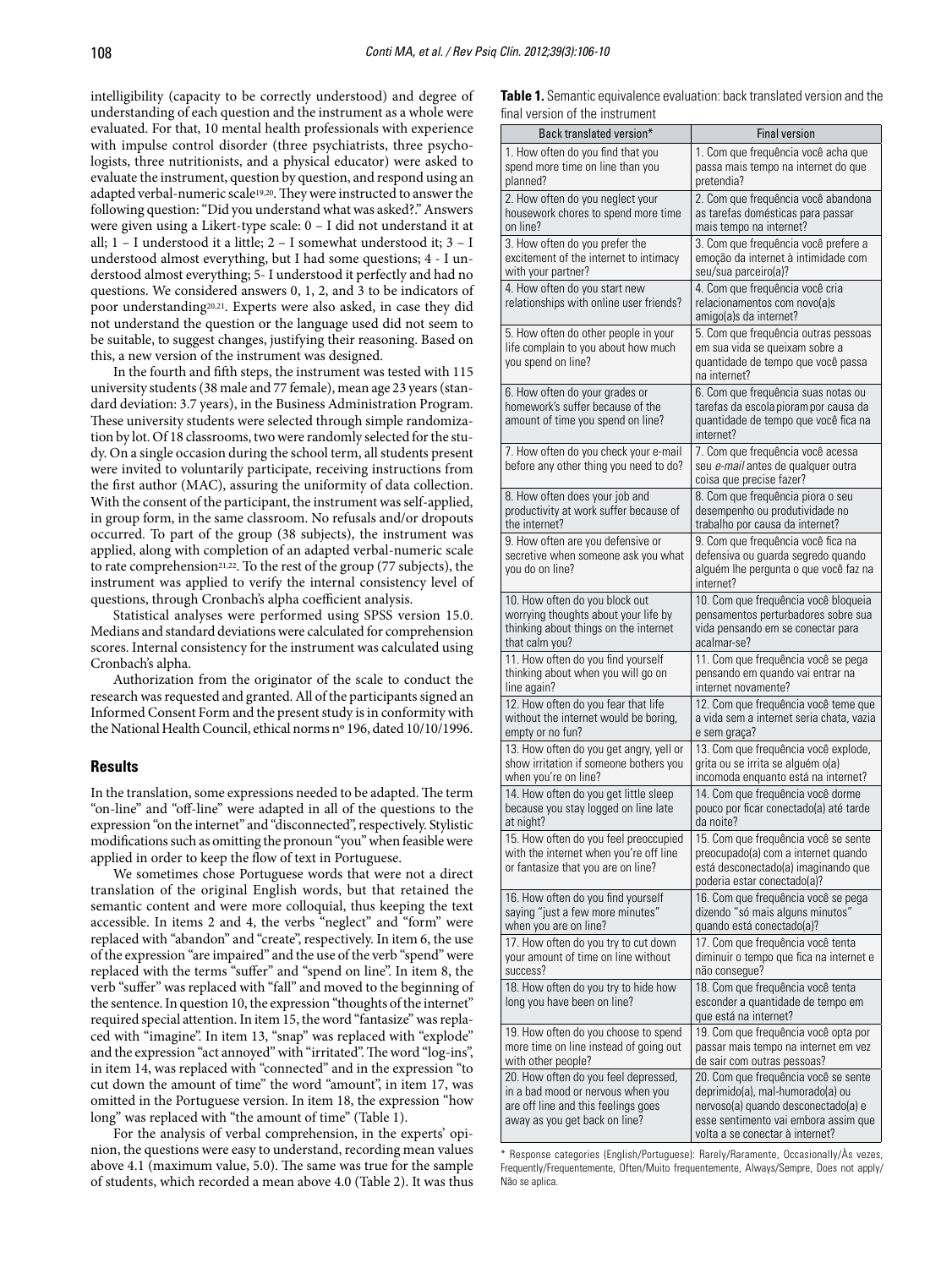**Table 2.** Evaluation of verbal comprehension and internal consistency of the Internet Addiction Test

|                  | <b>Experts</b>                                 | <b>Students</b>                                |                                                           |                       |                        |                       |
|------------------|------------------------------------------------|------------------------------------------------|-----------------------------------------------------------|-----------------------|------------------------|-----------------------|
| <b>Questions</b> | Oral comprehension<br>$(n = 10)$<br>Range: 1-5 | Oral comprehension<br>$(n = 38)$<br>Range: 1-5 | Internal consistency<br>Cronbach's $\alpha$<br>$(n = 77)$ |                       |                        |                       |
|                  |                                                |                                                | Análise 1*                                                |                       | Análise 2**            |                       |
|                  | Mean (standard<br>deviation)                   | Mean (standard<br>deviation)                   | Item total correlation                                    | Alpha if item deleted | Item total correlation | Alpha if item deleted |
| $\mathbf{1}$     | 5.0(0.0)                                       | 4.7(0.7)                                       | 0.0539                                                    | 0.8433                |                        |                       |
| $\overline{2}$   | 4.8(0.7)                                       | 4.6(0.8)                                       | 0.4000                                                    | 0.8329                | 0.3633                 | 0.8510                |
| $\overline{3}$   | 4.9(0.3)                                       | 4.5(1.0)                                       | 0.5685                                                    | 0.8242                | 0.5728                 | 0.8417                |
| $\overline{4}$   | 4.8(0.4)                                       | 4.8(0.7)                                       | 0.4084                                                    | 0.8322                | 0.4005                 | 0.8497                |
| 5                | 4.9(0.3)                                       | 4.7(0.9)                                       | 0.3308                                                    | 0.8358                | 0.3411                 | 0.8524                |
| $6\phantom{1}$   | 5.0(0.0)                                       | 4.9(0.4)                                       | 0.3865                                                    | 0.8334                | 0.4108                 | 0.8495                |
| $\overline{7}$   | 5.0(0.0)                                       | 4.9(0.3)                                       | $-0.0975$                                                 | 0.8489                |                        |                       |
| $\, 8$           | 5.0(0.0)                                       | 4.9(0.4)                                       | 0.5188                                                    | 0.8268                | 0.5403                 | 0.8433                |
| 9                | 5.0(0.0)                                       | 4.7(0.8)                                       | 0.3296                                                    | 0.8362                | 0.3131                 | 0.8540                |
| 10               | 4.9(0.3)                                       | 4.0(1.3)                                       | 0.4999                                                    | 0.8279                | 0.5142                 | 0.8446                |
| 11               | 4.1(1.4)                                       | 4.6(1.0)                                       | 0.4637                                                    | 0.8297                | 0.4531                 | 0.8474                |
| 12               | 5.0(0.0)                                       | 4.8(0.6)                                       | 0.3255                                                    | 0.8358                | 0.3395                 | 0.8522                |
| 13               | 5.0(0.0)                                       | 4.9(0.4)                                       | 0.4851                                                    | 0.8285                | 0.5010                 | 0.8452                |
| 14               | 5.0(0.0)                                       | 4.9(0.4)                                       | 0.3697                                                    | 0.8340                | 0.3696                 | 0.8512                |
| 15               | 4.7(0.7)                                       | 4.8(0.6)                                       | 0.5884                                                    | 0.8234                | 0.5937                 | 0.8408                |
| 16               | 5.0(0.0)                                       | 4.9(0.4)                                       | 0.3141                                                    | 0.8360                | 0.2901                 | 0.8538                |
| 17               | 5.0(0.0)                                       | 4.9(0.5)                                       | 0.5020                                                    | 0.8279                | 0.5161                 | 0.8447                |
| 18               | 5.0(0.0)                                       | 4.8(0.8)                                       | 0.5829                                                    | 0.8235                | 0.5921                 | 0.8407                |
| 19               | 5.0(0.0)                                       | 4.8(0.8)                                       | 0.4894                                                    | 0.8283                | 0.5085                 | 0.8448                |
| 20               | 5.0(0.0)                                       | 4.8(1.0)                                       | 0.5733                                                    | 0.8241                | 0.5803                 | 0.8414                |
| Total            | 4.8(0.7)                                       | 4.4(1.1)                                       | 0.8380<br>0.8545                                          |                       |                        |                       |

\* All items n the scale included.

\*\* Includes only the items that contribute positively to the scale's alpha, i.e. alpha-if-item-deleted < scale's alpha.

observed that professionals as well as students easily understood the semantic content of the questions that comprise the instrument.

The instrument showed satisfactory internal consistency for all items (0.84) except for numbers 1 and 7 (Table 2). Our sample size was not ideal to evaluate scale domains (best practices for factor analysis requires at least 10 subjects for each item within the scale<sup>29</sup>). An exploratory factor analysis of our data confirmed a 6-factor structure for the translated version, but the items clustering for each domain coincided only partially between the original and the translated versions. We therefore present Cronbach's alpha only for the whole instrument, leaving evaluation of the IAT's factorial structure and domains for future studies.

#### **Discussion**

Studies that describe the process of transcultural adaptation are essential to guarantee the integrity of a translated instrument. Although standardized diagnostic criteria contribute directly to research and clinical psychiatry, by using a common international language, inadequate attention was given to cultural determinants related to mental phenomena, and, because of this, instruments came to be used without appropriate adaptation. This situation has changed, and the need for psychometric evaluation of translated instruments is now a consensus.

The present study describes steps of the transcultural adaptation process of the IAT and presents data that characterize some of the IAT's psychometric properties. We endeavored to take appropriate precautions in this study.

Regarding the translation, in nearly all the questions, verbs, pronouns and verbal conjunctions were adjusted, which ensured that the connotative and denotative meanings were respected when transferring the meaning of words between the two languages<sup>19</sup>. Thus, understanding of the instrument is maximized, accomplishing one of the essential and necessary steps in the semantic equivalence evaluation. This can be noted in the good values recorded for the verbal understanding scores.

The transcultural adaptation process consisted of evaluations from experts and students, by means of verbal understanding analysis. The instrument was easy to understand, with no structural changes suggested. Therefore, there was no need for further adaptation, and the same components in the original version were maintained in the translated version.

In the internal consistency analysis, the instrument showed good results (0.85), quite close to the values in the original study (0.54 to 0.82)17. When calculating Cronbach's alpha, Bland and Altman31 suggest that each item is individually tested in relation to all the remaining items of the instrument. In this way an item should be eliminated from the instrument if the scale's final alpha coefficient is higher without it. Thus, on a strictly psychometric basis items 1 and 7 should be dropped, because they do not relate with the remaining items in the scale (low item-total correlation, see Table 2) and they do not contribute to the scales' final alpha (the scale's alpha in fact improve without them – see alpha-if-item-deleted column in Table 2). However, both items do translate behaviors that clinically represent typical behaviors of an impaired relationship with the internet and keeping them in the scale does not represent a major loss in internal coherence since the contribution from their exclusion represents a minimal addition of 0.0165 points in the final Cronbach's alpha. Therefore, our recommendation for now is to keep items 1 and 7 and re-visit their psychometric properties in